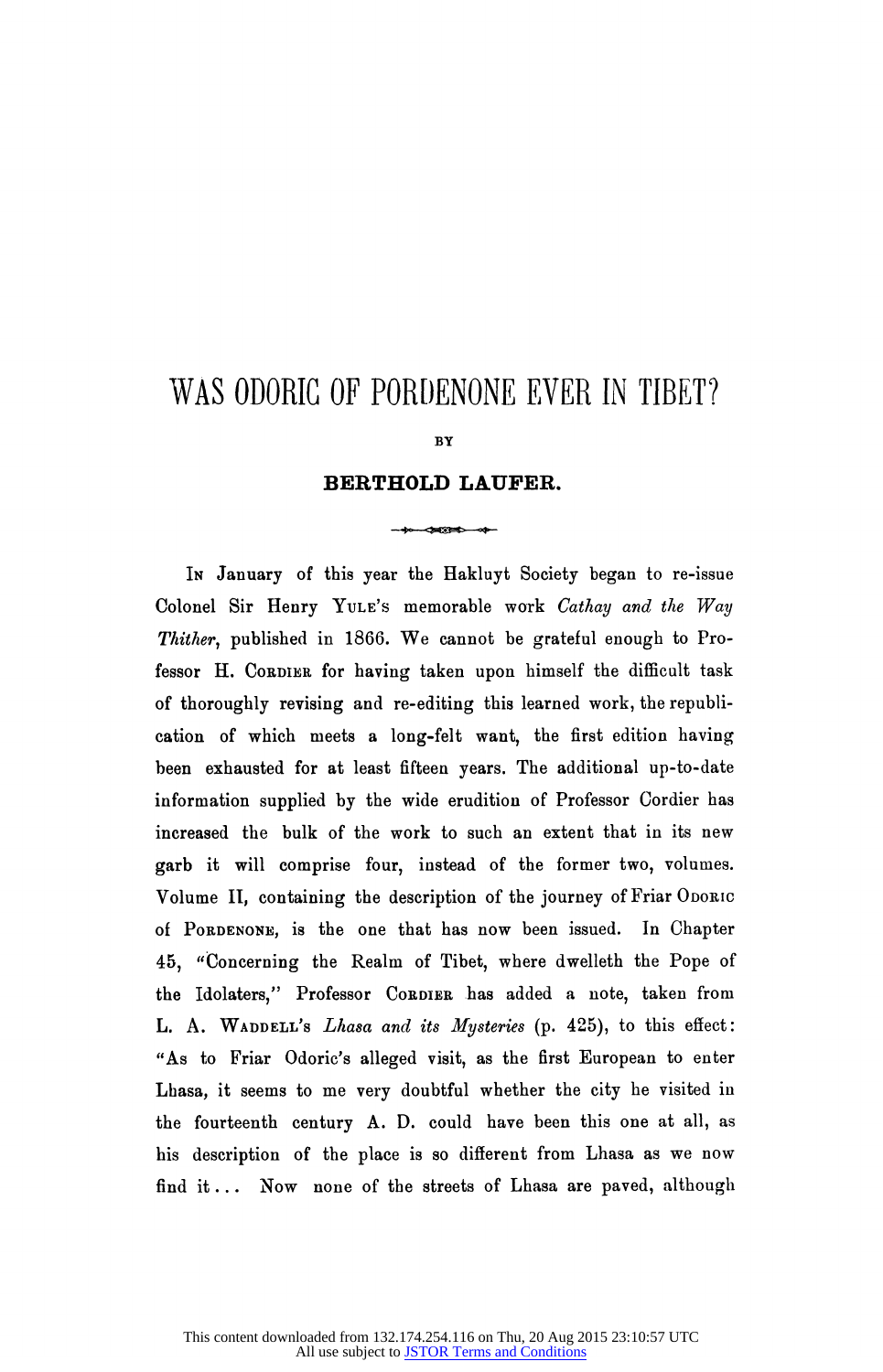**plenty of stones are locally available for the purpose, and it seems unlikely that a city which was formerly 'very well paved' should have so entirely given up this practice and left no trace of it." The weight of this argument is not very cogent, and hardly presents a sufficient basis in favor of the desired proof. Still more categorically P. LAN DON 1 has given vent to his feelings in the words, "It seems clear that he never reached Lhasa." This conclusion, however, is not backed up by any evidence; and for the rest, LANDON adheres to the general view that "Odoric appears to have visited Tibet about 1328." Whatever the foundation of these contentions may be, on reading Odoric's account of Tibet carefully, it seems to me a fitting time now to raise the broader question, Was Odoric of Pordenone ever in Tibet?** 

It is with a considerable amount of reluctance and gene that **this challenge is advanced. No lesser geographer than Colonel Sir Henry Yule has indorsed the tradition that Odoric, starting from Peking, turned westward through Tenduc, the Ordos country, and Shen-si, to Tibet, and its capital Lhasa, where "we lose all indication of his further route, and can only conjecture on very slight hints, added to general probabilities, that his homeward journey led him by Kabul, Khorasan, and the south of the Caspian, to Tabriz, and thence to Venice." 2 F. v. RICHTHOFEN 3 and C. R. MARKHAM <sup>4</sup> have shared this opinion, and Friar Odoric has thus acquired the fame of having been the first European traveller to visit Tibet and**  Lhasa. Mr. ROCKHILL<sup>5</sup> opens a history of the exploration of Tibet **in the words: "As far as my knowledge goes, the first European** 

**t Lhasa, Vol. I, p. 4 (London, 1905).** 

**<sup>2</sup>Cathay, Vol. II, p. 10; again, on p. 23, "We are ignorant of his route from Tibet westward."** 

**<sup>3</sup> China, Vol. I, p. 617.** 

**<sup>4</sup> Narratives of the Mission of George Bogle, p. XLVI.** 

**<sup>5</sup> Diary of a Journey through Mongolia and T`ibet, p. ix.**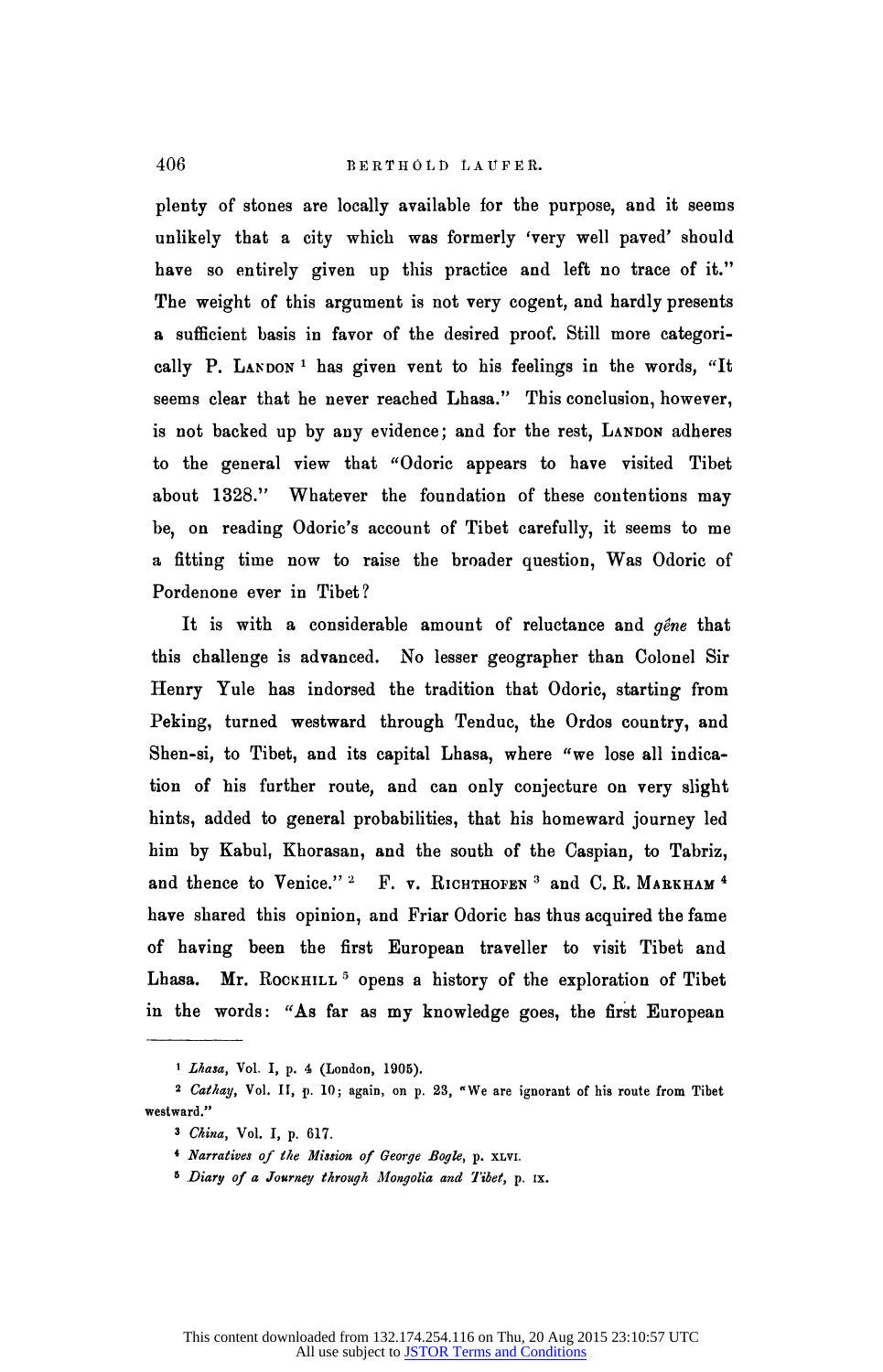**traveller who entered Tibet was Friar Odoric, who, coming from northwestern China, traversed central Tibet on his way to India in or about 1325, and sojourned some time in its capital, Lhasa." It would seem almost cruel to destroy this nimbus, and to depose the good Friar from the throne which he has so long occupied in the history of geographical discoveries.** 

**His claim to the honor of being the first Tibetan traveller, however, is deserving of serious scrutiny. It means a great deal to strip him of this glory, and such a denial should certainly be placed on more weighty arguments than the mere matter of street pavement. Lhasa may have undergone manifold changes from the fourteenth century down to 1904, and the lack of stone pavement in recent times does not yet exclude the possibility of better street conditions during the middle ages. It seems unfair, at any rate, to throw this stone at the poor Friar; and while I am not inclined to believe that he ever was in Lhasa, I feel perfectly convinced that he was given the information regarding the well-paved streets. There is no doubt that the Tibetans understand the art of cutting stones and making pavement. The excellent Jesuit Father Ippolito DESIDERI, who lived in Tibet from 1715 to 1721, relates that the halls, main rooms, galleries, and terraces, in most houses of Lhasa, were covered with a very fine pavement made from small pebbles of various colors, and well arranged; between these they put resin of pine-trees and various other ingredients, and then for several days they continually beat stones and ingredients together, till the pavement becomes like a veritable porphyry, very smooth and**  lustrous, so that when cleansed with water it is like a mirror.<sup>1</sup>

**<sup>1</sup>Le sale, le camere principali, le logge e i terrazzi della maggior parte delle case, hanno un bellissimo pavimento, fatto di pietruzze minutissime, di diversi colori e ben disposte, fra le quali pongono della ragia di pino, e varii altri ingredienti, e di poi battono per varii giorni continuamente e pietruzze e ingredienti, fin che il pavimento viene come an intero porfido, molto liscio e molto lustro; di modo che lavato con acqua, diventa come**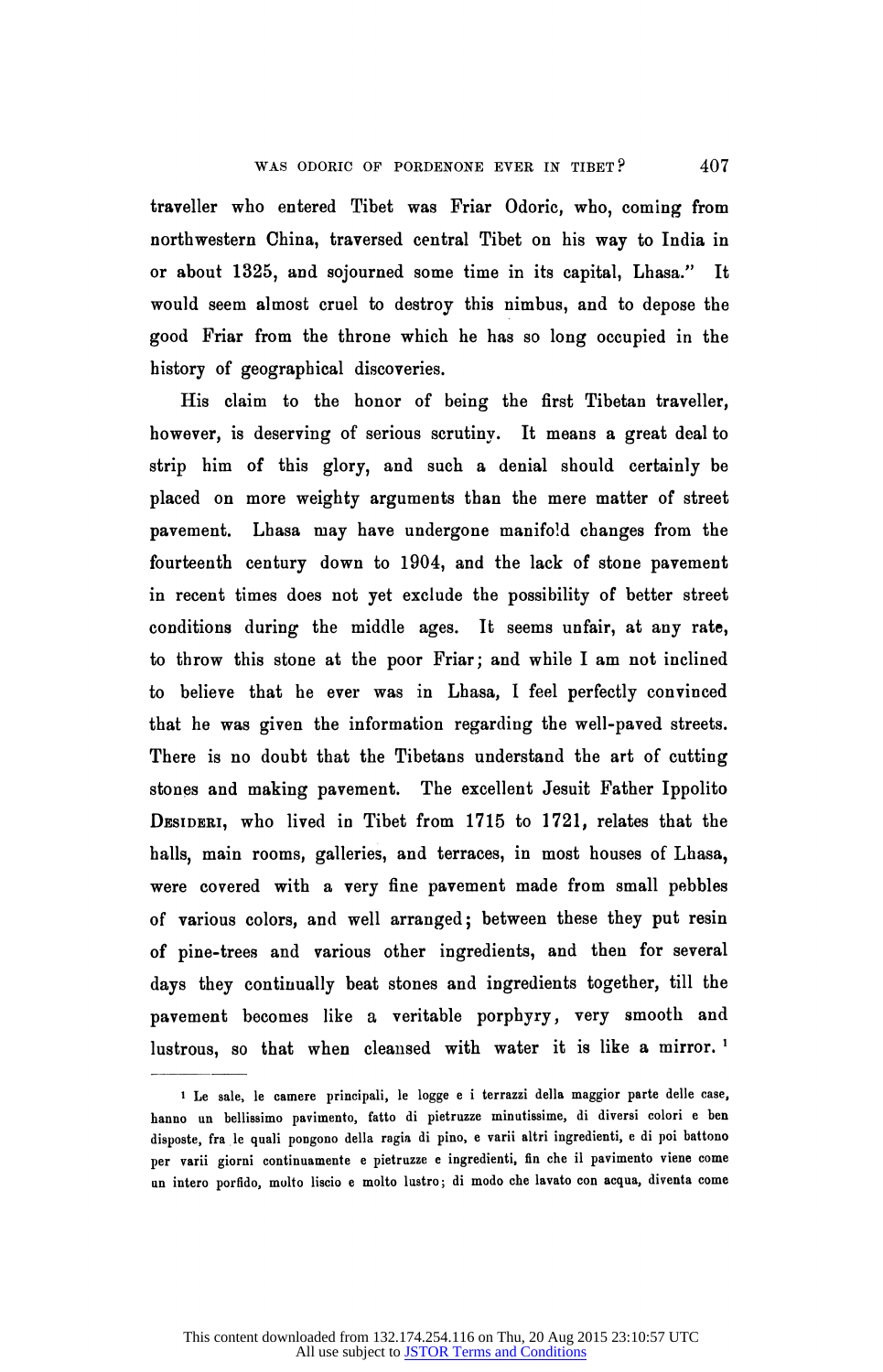**If the people of Lhasa were capable of work of this sort within their habitations, they could have accomplished the same on their public high-roads. 1 The technical term for this kind of mosaic**  work is *rtsig nos bstar-ba.*<sup>2</sup>

All authors seem to be agreed on the one point that Odoric's **account of Tibet is a rather thin fabric woven of slender threads, and that it is certainly not what we ought to expect from a man who is reported to have traversed Tibet from one corner to the other, and to have even sojourned at Lhasa. The first question to be brought on the tapis, then, is this, - Is his information that of au eye-witness, or of one who drew it second-hand from the interviews of Chinese or Mongols regarding Tibet? If it contains such striking features as could only come to the notice of a personal observer of tbings and events, we are compelled to admit that Odoric**  did dwell within the boundaries of Tibet proper. Odoric, however, **imparts nothing that would immediately force upon us such a conclusion: his scant notes could have been gathered at that time in China or as well in Mongolia. Tibet then was subject to the sway of the Great Khan; and Tibetans, those of the clergy and the laity, swarmed at his Court. Plano Carpini, who was not in Tibet, nevertheless had occasion to see Tibetan people, and to observe their custom of plucking out the hairs of their beards with iron tweezers. 3 Marco Polo's notice of Tibet is succinct, yet more graphic** 

1 I)ESIDERI (l. c., p. 58) speaks of a "cammino largo, e ben fabbricato."

<sup>2</sup> SCHIEFNER, *Mélanges asiatiques*, Vol. VII, p. 524, note 5.

**<sup>3</sup>Ili pilos in barba non habent, imo ferrum quoddam in manibus, sicut vidimus,**  portant, cum quo semper barbam, si forte crinis aliquis in ea crescit, depilant (Libellus **historicus, Cap. X).** 

**uno specchio. - C. PUIN1, 11 Tibet, p. 59 (Roma, 1904). To YULE'S note on p. 249, lamenting the loss of the records of Desideri and Samuel van de Pntte, it should now be added that Desideri's manuscript has been rediscovered and edited by Puini under the title**  quoted, and that the remains of Putte's diary have been published by P. J. VETH (De Nederlandsche reiziger Samuel van de Putte, Tijdschrift van het Aardrijkskundig Genootschap, 1876, deel II, pp. 5-19).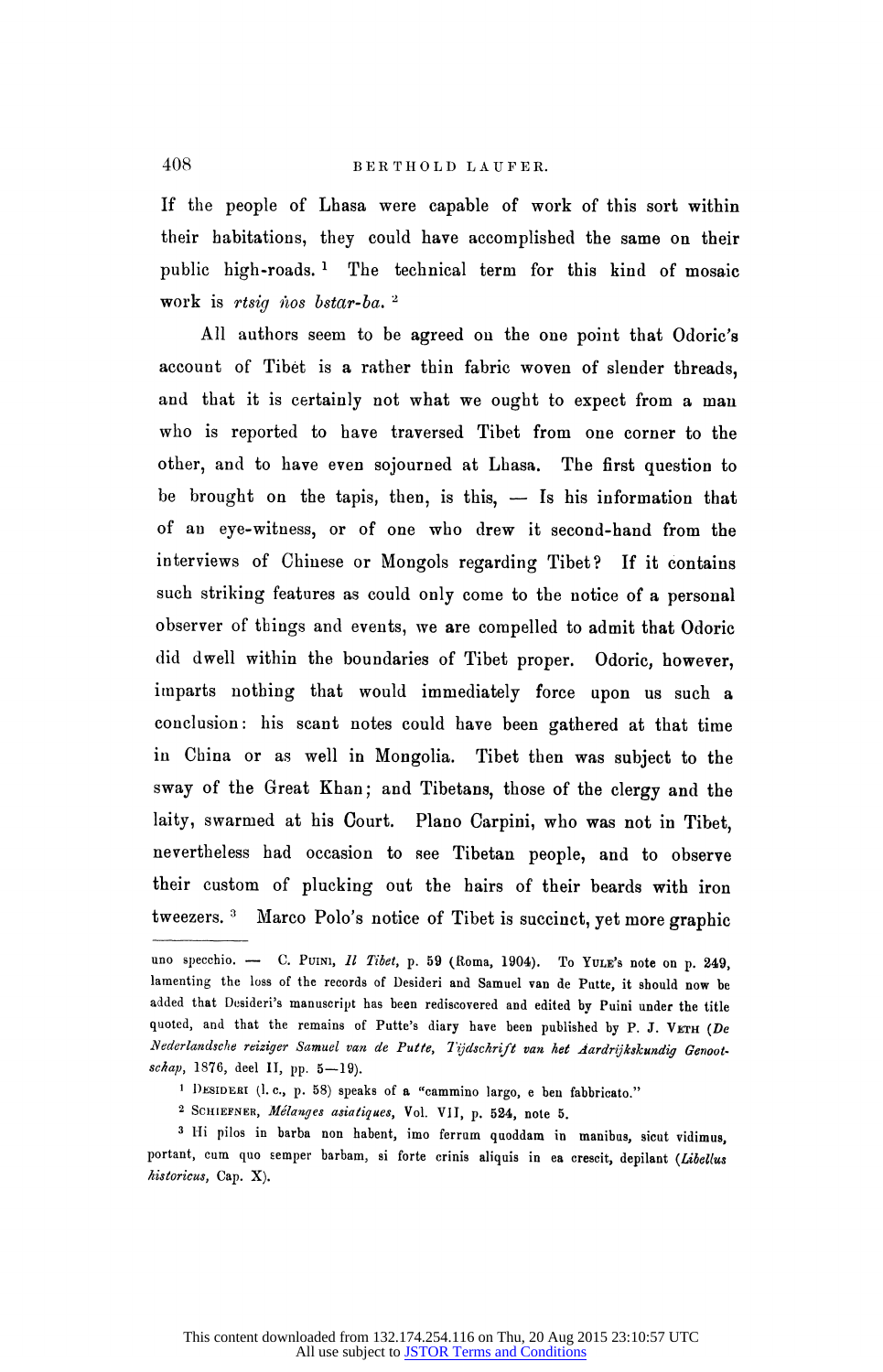**and lively than Odoric's, and presents the result of border information, presumably picked up at Ya-chou fu or thereabout. ' Half of Odoric's chapter on Tibet is devoted to a description of the burial-practice; and he tells with manifest interest the story of how the corpses are cut to pieces by the priests and devoured by the eagles and vultures, how the son cooks and eats his father's head and makes his skull into a goblet, from which he and all of the family always drink devoutly to the memory of the deceased father; and they say that by acting in this way they show their great respect for their father. <sup>2</sup> The same is reported in substance by his predecessors, Plano Carpini (1246) and William of Rubruk (1253), the latter honestly adding that an eye-witness had told it to him. 3 Certainly these two writers were not copied by Odoric, but each of the three independently reported a tradition which he had heard from the Mongols. Here**  we are allowed to apply the same verdict as pronounced by YULE<sup>4</sup> **in regard to Odoric and Marco Polo having in common the story of the Old Man of the Mountain, - "Both related the story in the popular form in which it spread over the East." Their peculiar burial-practice was that characteristic trait of the Tibetans by which their neighbors were most deeply struck, and which also was** 

**<sup>1</sup> YULE and CORDIER, 'Ihe Book of Ser Marco Polo, Vol. II, p. 45.** 

**<sup>2</sup> This is in striking agreement with what HERODOTUS (IV, 26) relates concerning the**  Issedonians, who have been identified by W. Tomaschek with the forefathers of the Tibetans **(compare also HERODOTUS, IV, 65). Regarding skulls as drinking-cups in the country of**  Chao and among the Hiung-nu, see CHAVANNES (Les Mémoires historiques de Se-ma Ts<sup>t</sup>ien, Vol. V, pp. 50, 485). Compare R. ANDREE, Z. d. Vereins für Volkskunde, 1912, p. 1-33.

**<sup>3</sup> Plano Carpini (Cap. XI) says, "Hi consuetudinein habent mirabilem, imo potius miserabilem. Cum enim alicuius pater humanae naturae solvit debitum, congregant omnem parentelam, et comedunt eum." And William of Rubruk relates, "Post illos aunt Tebet homines solentes comedere parentes suos defunctos, ut causa pietatis non facerent aliud sepulchrum eis nisi viscera sua. Modo tamen hoc dimiserunt, quia abominabiles erant omni**  nationi. Tamen adhuc faciunt pulchros ciphos de capitibus parentum, ut illis bibentes **habeant memoriam eorum in iocundidate sua. Hoc dixit mihi qui viderat."** 

**<sup>4</sup>Cathay, Vol. II, p. 257, note 3.**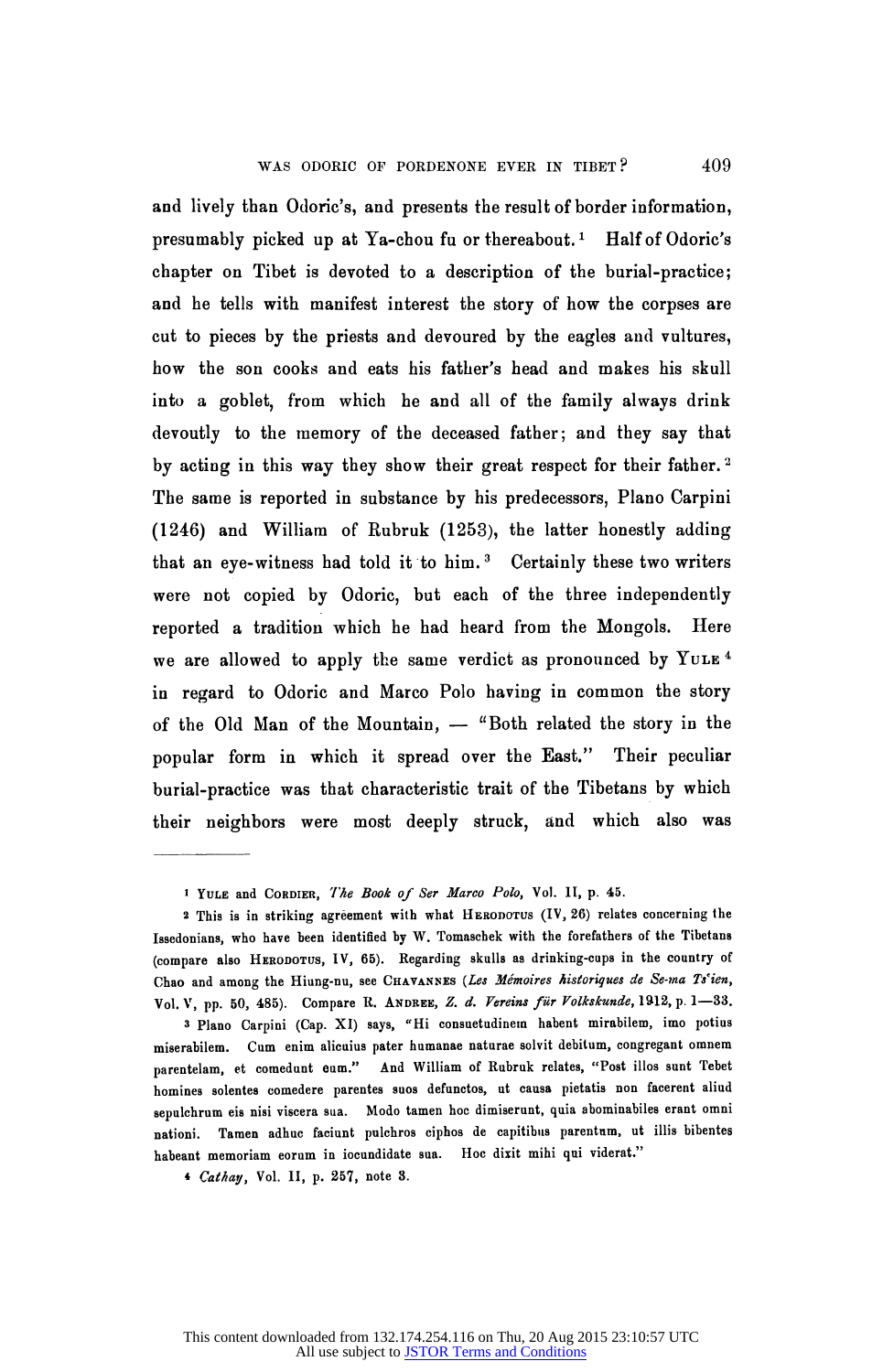**doubtless exaggerated by them. Carpini's and Rubruk's versions show us that this report was a current story circulating among the Alongols, and Odoric must have derived it from exactly the same**  source. He simply relates it as "another fashion they have in this **country ;" but he does not say that this custom came under his own observation, or that it was communicated to him directly by Tibetans. The fact that Odoric shares this part of his information concerniug Tibet with Carpini and Rubruk, who had never been in Tibet, constitutes evidence that this account cannot be utilized for a plea in favor of his personal experience with Tibetan affairs.** 

**In analyzing the remaining portion of his chapter, we have to discriminate between statements which are correct, and data which are inexact or out and out wrong. Odoric is perfectly correct on three points: he is acquainted with the geographical location of Tibet on the confines of India proper; he is familiar with the law of Lhasa, prohibiting bloodshed within the precincts of the holy city; l and he knows that "in that city dwelleth the Abassi, that is, in their tongue, the Pope, who is the head of all the idolaters, and who has the disposal of all their benefices sueb as they are after their manner." 2 All this is true, but rather general; at any rate,** 

**<sup>2</sup>It is a debatable point whether the Sa-skya bierarchs really took up their permanent residence in Lhasa. The famed aP'ags-pa Blo-gros rgyal-mts'an, the spiritual adviser of Kubilai, on his return from China, wended his way back in 1265 to "the great residence dpal-ldan Sa-skya" in southern Tibet, and there he returned again in 1276 after his second** 

**<sup>1</sup>This law, of course, is merely theoretical, as intimated also by M. CORDIER by the**  insertion of a note culled from a letter of Desgodins. King gLan-dar-ma was assassinated **in Lhasa by a Lama, and civil war shook the city under the rule of the Dalai Lamas. "Executions are conducted in the open street before the people, and apparently culprits**  suffer not far from the temple, and not outside the city, Buddhist injunctions notwithstanding. When Nain Singh visited Lhasa, he saw a Chinaman beheaded in public" (G. SANDBERG, **Tibet and the i'zbetans, p. 191, London, 1906). The holy city has also its meat-market**  (Sa k<sup>-</sup>rom). According to E. KAWAGUCHI (Three Years in Tibet, p. 286), there is a special **place near the monastery 4Bras-spuhs, some miles west from Lhasa, where yaks, goats, and sheep, seven in number, are daily butchered for the table of the Dalai Lama.**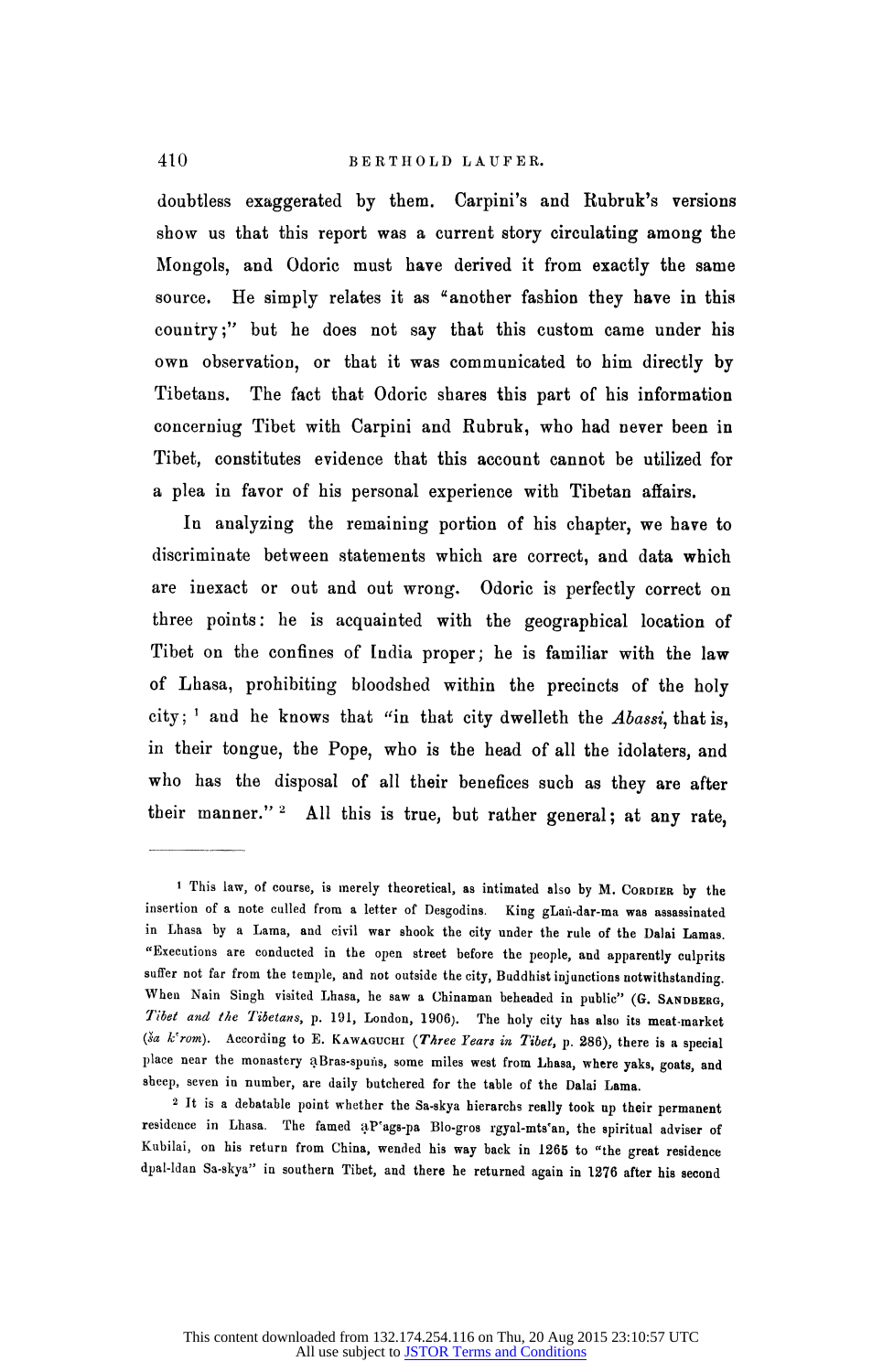**it is not of such a specific or intimate character that it could be explained only through an actual visit to Tibet. All this, and more, could have been learned at that time from the Chinese and the Mongols. It is somewhat a matter of regret that Colonel Sir Henry Yule's note on Odoric's Abassi has been allowed to remain. This**  word has no connection whatever with lobaes, ubashi, or bakshi, <sup>1</sup> **nor is it necessary to resort to such extravagances. Odoric plainly states that the word is of the Tibetan language; and it has to be**  sought, therefore, in Tibetan only. KOEPPEN's<sup>2</sup> explanation, over**looked by YULE, remains the only one that is admissible. The Sa-skya hierarchs, who practically ruled Tibet in the age of the**  Mongols, bore the Tibetan title  $aP^cags-pa$  ("eminent, excellent"),  $^3$ 

**l The word bakski is not, as stated by YULE (also Marco Polo, Vol. 1, p. 314), connected with Skr. bhikshu. The Tibetans are acquainted with both words, translating**  the latter by the term *dge-slon*, and writing the former pag-3i (JASCHKE's spelling pa-3i is inexact). The Tibetan dictionary Li-lii gur k'an, fol. 23a (see T'oung-Pao, 1914, p. 65), explains this word by *bisun-pa* ("respectable, reverend"), and states that it is derived from the language of the Turks (*Hor*). The word seems to be, indeed, of Turkish origin (VámBÉRY, Primitive Cultur, p. 248; RADLOFF, Wörterbuch der Türk-dialecte, Vol. IV, col. 1445).

2 *Die lamaische Hierarchie*, p. 105. It is notable that BOLLAND's text in the Acta Sanctorum, as quoted by Koeppen, "Abbassi, quod sonat Papa in illa lingua" (M. CORDIER **quotes the same reading from the manuscript of Berlin), differs from the texts of Yule (Latin version, "Lo Abassi, id est Papa in lingua suh;" Italian version, "il Atassi, che viene a dire in nostro modo il Papa"). It seems to me much more probable that Bolland has preserved the true, original reading. Odoric means to say that the Tibetan word which is written qp'ags-pa (varying in its pronunciation) was heard by him ba-se, ba-si, and sounds**  in their language also like papa (p'a'-pa). The comparison with the Pope would almost **savor of a heresy in the mouth of the pious Friar, and "the Pope" was no doubt dragged**  in by the later copyists. - N. KUNER (Description of Tibet, in Russian, Vol. I, 1, p. 30) attempts to explain *Abassi* as an inexact transcription of bLo-bzan šes-rab, "a common title **of the highest Buddhist clergy." I see no possibility of such an interpretation; this term, moreover, is neither a common title nor a title at all, but merely a personal name.** 

**3 aJigs-med nam-mk'a tells a little anecdote in explanation of this title (HUTH,** 

**journey (HUTH, Geschichte des Buddhismus in der Mongolei, Vol. II, pp. 154, 157). His biography makes no allusion to his residing in Lhasa. Our knowledge of Tibetan historical sources is still so limited that we cannot be positive on this point. The greater probability seems to be that the abode of the Sa-skya was their ancestral seat, the monastery of Sa-skya. Lhasa, nevertheless, may have continued as the capital of political administration.**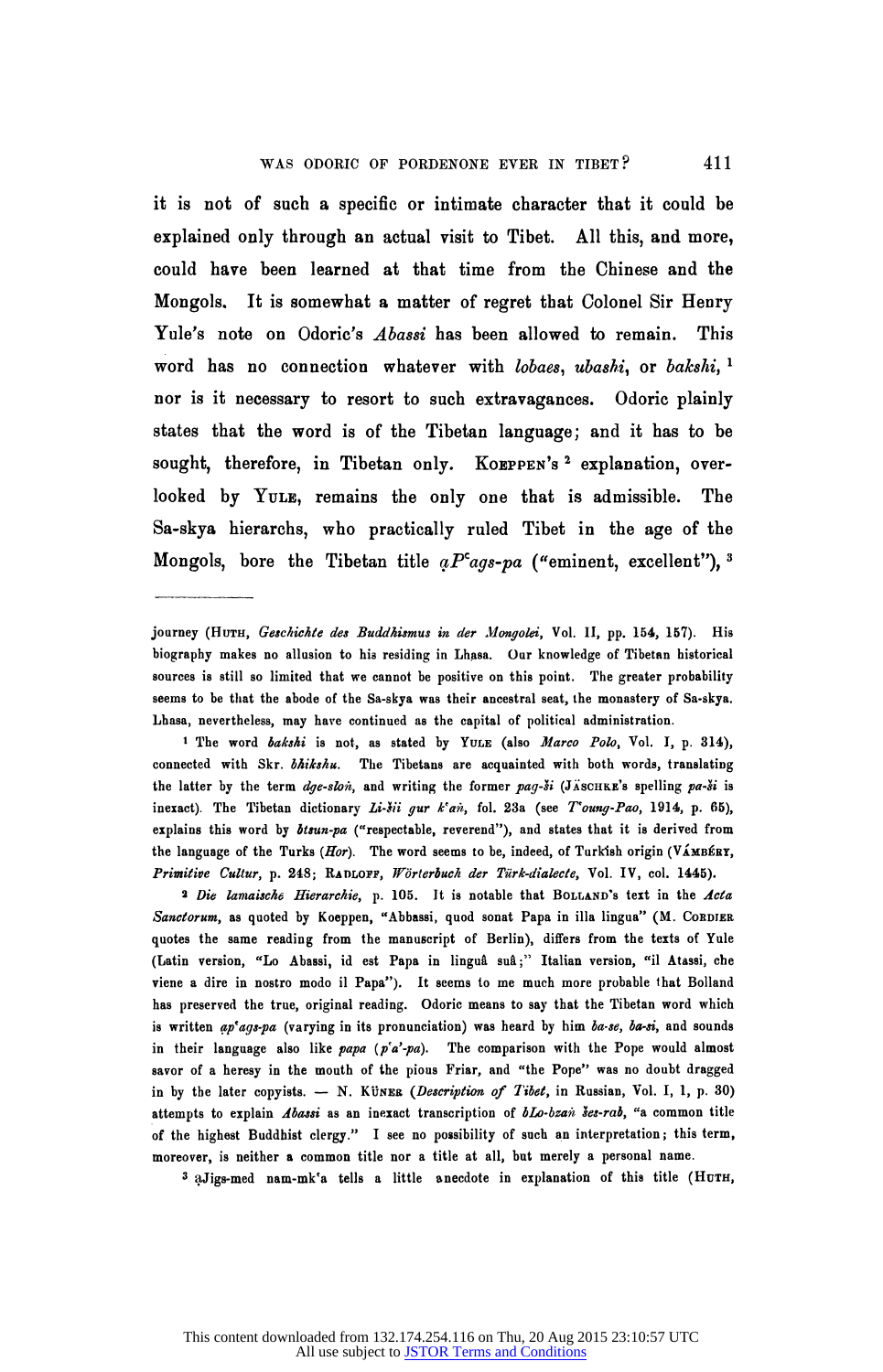and were spoken of as the  $aP^{\text{c}}ags-pa$   $bLa-ma$ . This word, variously articulated  $p^c_0$ ags-pa,  $p^c_0$ ag-pa,  $p^c_0$ as-pa, <sup>1</sup>  $p^c_0$ a<sup>3</sup>-pa, is the source of **Odoric's Abassi. <sup>2</sup>**

**A striking assertion made by the Friar is that "they have in it great plenty of bread and wine as anywhere in the world." Such a statement cannot possibly be advanced by any one who has had but the slightest contact with the Tibetan borderlands and the most superficial acquaintance with Tibetan people. First of all, there is nothing like bread in Tibet, where even the preparation of dough is unknown. Parched barley-flour mixed with tea or milk into a porridge forms the staple food; and the alcoholic beverage called**   $e^c a n$ , obtained from fermented barley, is neither wine nor beer, but **a liquor sui generis. Even granted that Odoric simply committed a mistake in the choice of his words, and merely intended to say that food and drink abound in Tibet, his statement nevertheless remains very strange. The majority of Tibetans eke out a wretched living as poor shepherds or farmers, and earn enough to be kept from starvation; but emphasis on the food-supplies being as abundant as anywhere in the world is thoroughly out of place for a poor country like Tibet.** 

**The assertion that the women have a couple of tusks as long as those of wild boars has been attributed by Yule to an error of the scribe. I am ratlher under the impression that it is a bit of information misunderstood on the part of Odoric. Boar's tusks are** 

Geschichte des Buddhismus in der Mongolei, Vol. II, p. 141). The same is narrated in  $Y$ *uan shi* (Ch. 202, p. 1), where the word is written  $\|\mathbf{r}\|$   $\vec{\mathbf{r}}$   $\mathbf{r}$   $\mathbf{w}$   $\mathbf{r}$ .

<sup>&</sup>lt;sup>1</sup> The spelling *Passepa* appears in the *Lettres édifiantes*, nouv. éd., Vol. XXIV, p. 9 **(Paris, 1781). The Mongols pronounce the word papa (PALLAS, Sammiungen, Vol. II, p. 87).** 

**<sup>2</sup>Koeppen's theoretical .sp'ags-pri, which does not exist, must be discarded.** 

**<sup>3</sup>The grape-wine mentioned by Mr. ROCKHILL (J. B. A. S., 1891, p. 227, note 1) as being made in small quantities, and high-priced, is almost restricted to religious offerings, and plays no part in the life of the people. No foreign traveller has ever seen or tasted it.**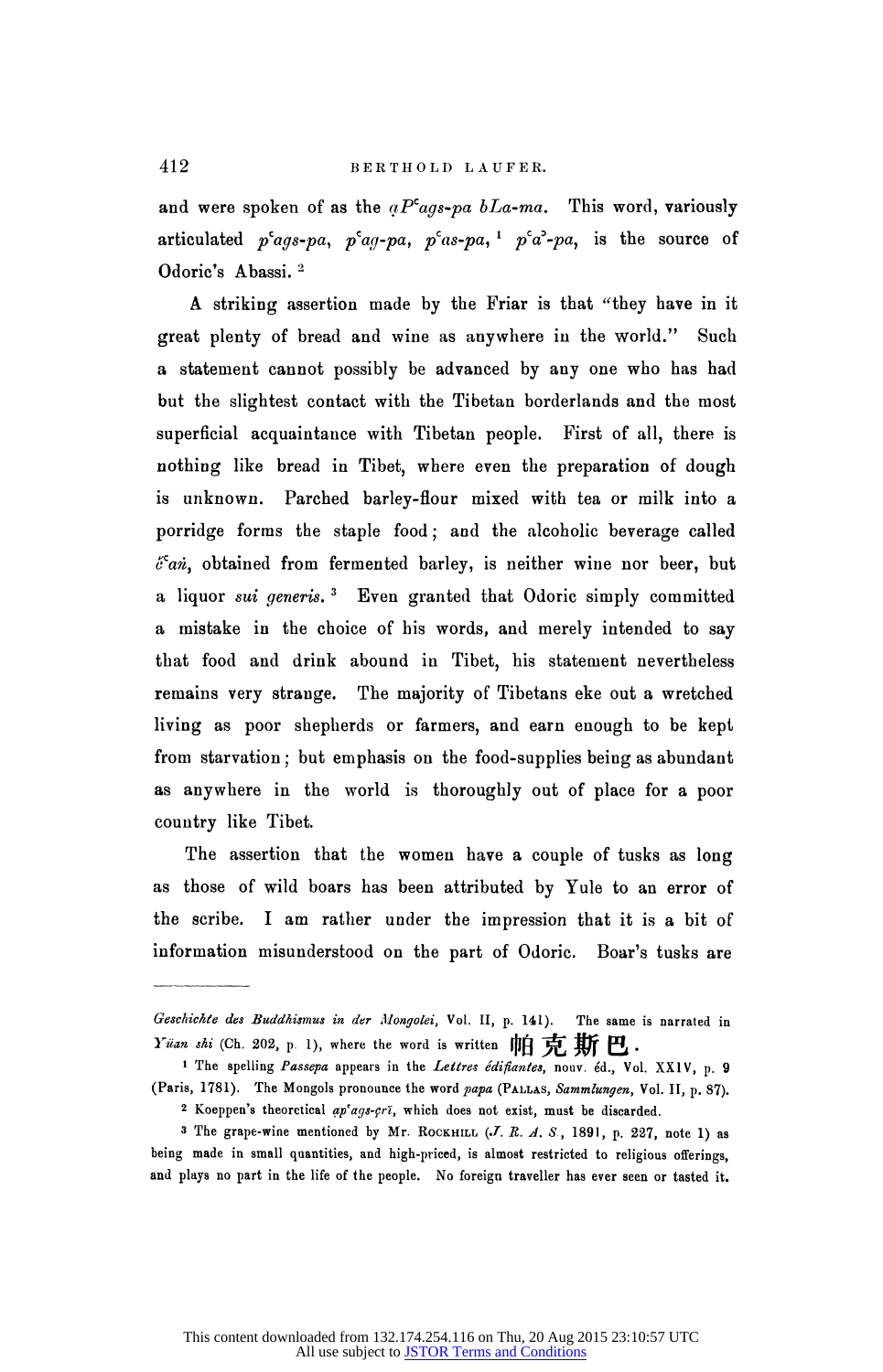**generally employed by Tibetan women for making the parting ot their hair. 1 Odoric's remark that the women have their hair plaited in inore than a hundred tresses applies only to the pastoral tribes of northern and north-eastern Tibet; 2 and if he had really crossed Tibet to Lhasa and beyond, he could not have failed to notice that quite different styles of hair-dressing prevail in other parts of the country. This matter is not very serious, but an error of grave account is the observation that "the folk of that country dwell in tents made of black felt." Certainly the Tibetans understand the art of making felt; 3 but the tents inhabited by the pastoral tribes of Tibet, throughout the country, are covered with a black cloth woven from yak-hair. 4 In this respect, and in its quadrangular structure, the Tibetan tent represents a dwelling-type of its own,**  which is plainly distinguished from the Mongol circular felt tent. **It is impossible to assume that in the days of Odoric there may**  have been Tibetan nomads living in felt tents, and thus come to **the Friar's rescue. The mode of habitation is one of the most permanent and enduring factors in the life of all peoples, which is but very seldom sacrificed to outward influences. The conclusion** 

**2 See, for instance, the plate opposite p. 18 in GRUM-GRZIMAILO's Description of a Journey in Western China (in Russian, Vol. 11, St. Petersburg, 1907).** 

**I I doubt very much the correctness of Yule's statement that the women ia Tibet**  commonly use boar's tusks as ornaments, both attached to the head and hung round the **neck. I paid particular attention to ornaments in Tibet, and never saw a woman wearing boar's teeth on her head or neck. Among the nomads of Derge I observed now and then a man wearing a perforated boar's tooth as a protective amulet; sometimes two such teeth**  are joined together at their bases and held by a brass hoop.

<sup>&</sup>lt;sup>3</sup> The process is described by ROCKHILL (*Notes on the Ethnology of Tibet*, p. 200). **F. GRENAItD (Mission scient. dans la haute Asie, Vol. 11, p. 372) is certainly right in saying that Tibetan felt is rather mediocre, and very inferior to the Chinese and Kirgiz specimens.** 

**<sup>4</sup>See ROCKHILL, 1. c., p. 701, and The Land of the Lamas, pp. 75-77; GRENARD, 1. c., p. :337. I do not concur with Grenard in the view that the Tibetan tent is in every respect much inferior to the Mongol one; for myself, I prefer the Tibetan tent as more practical and durable, and a more efficient means of protection against heat and cold.**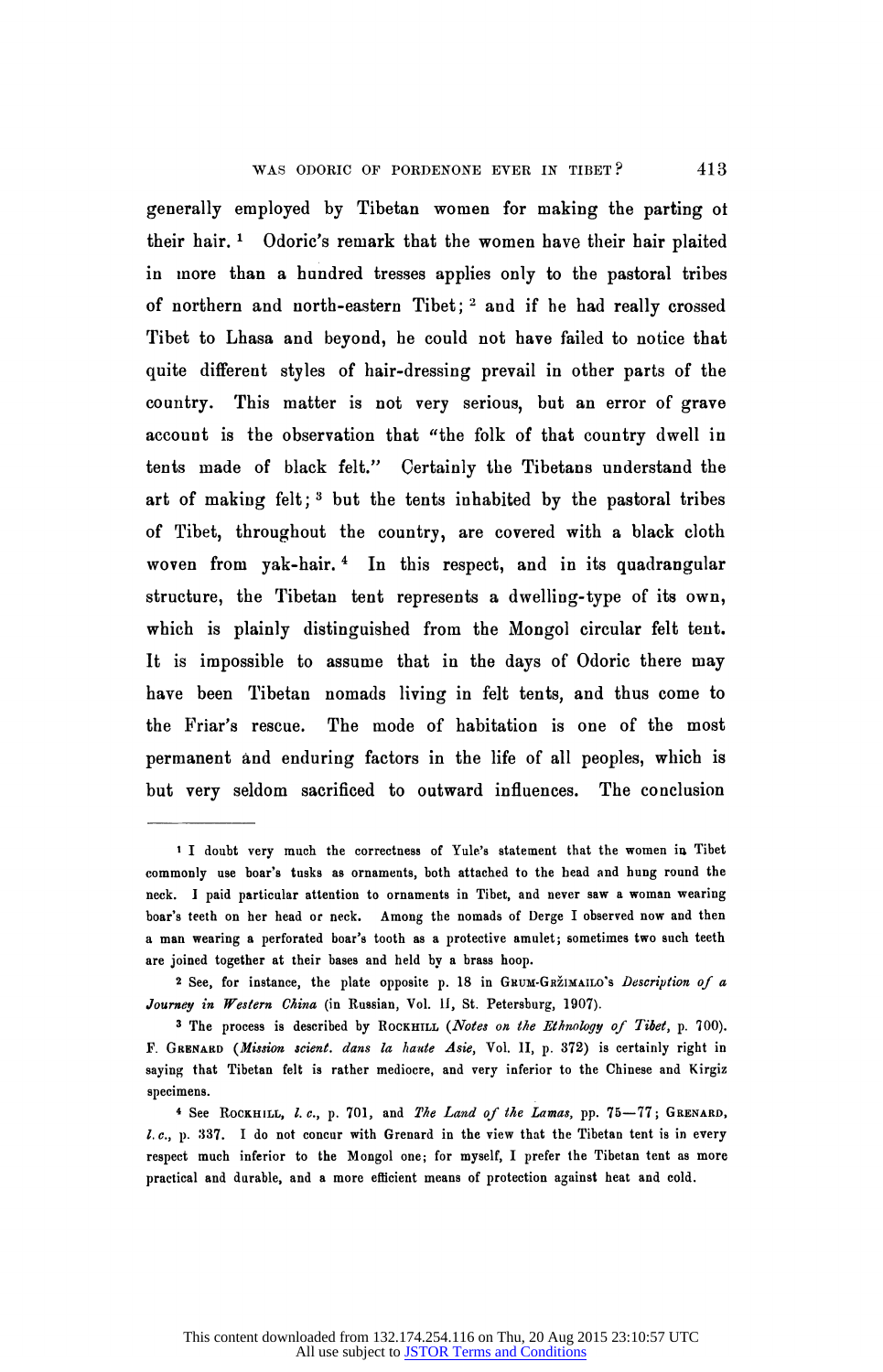**prompted by the ethnological point of view, that the Tibetan tents of yak-hair stuffs go back to a venerable age, is fully corroborated by the records of the Chinese. Both Sui shu and T'ang shu tell in**  regard to the Tang-hiang 赏. 項, a Tibetan tribe living in south**western Kan-su and in the vicinity of the Kuku-nor, that their habitations are made from weavings of the hair of yak-tails and**  sheep.<sup>1</sup> The Annals of the T<sup>c</sup>ang Dynasty relate, in regard to the

**<sup>1</sup>±^ A" ' ? ii A M j A (Sui shu, Ch. 83, p. 2b). a ,U <sup>j</sup> ~ ~ |§ A i - (T'ang shu,Ch. 2211, p lb).- When**  Kiu T'ang shu (Ch. 196 k, p. 1b) asserts that the Tibetan nobles dwell in large felt tents **called fu-lu ( A ) t ; H; Afi t ; jfl [see Toung Pao, 1914, p. 92]), it is not contradictory to the fact, as stated above. In the sentence preceding this one the question is of the houses in which the Tibetan people ordinarily live, covered with flat roofs and reaching a height up to ten feet. In this case, accordingly, it is the sedentary agricultural portion of the populace which is spoken of, but not the pastoral tribes. These Tibetan nobles were not nomads, but warriors, with a stationary residence among the sedentary farmers, and they undoubtedly imitated the custom of the Turkish chieftains (at a later date adopted by the Mongols) of residing in felt tents (sbra) as a mode of living**  better suiting their warlike occupation (compare Tib. p'yin gur ("felt tent, a Tartar hut") **in JAScHKE's Dictionary, p. 350). The probability that Odoric might have struck such war-tents is so slight that it merits no discussion. His statement, moreover, is generalized**  to the effect that the folk of that country dwell in tents made of black felt. - The above word  $ku\text{-}li$  ( $ku$  is written also  $\sharp \mathcal{H}$ ) is recorded both in Erh ya and Shuo wen. Li Shichên (Pén ts'ao kang mu, Ch. 50 L, p. 11b) defines it as a sheep with plenty of hair. K'ou Tsung-shi, in his Pén ts'ao yen i of 1116, says that its habitat is in Shen-si and Ho-tung 河 東 (Shan-si), and that its hair is very strong, long, and thick. Chinese authors, in their descriptions of Sikkim (Pai mu jung  $\Box$   $\pi$   $\mathbb{R}$ , transcription of Tib. aBras-mo ljon, pronounced bu or dra mo jun, "Land of Rice;" the identity of the names **has been recognized neither by KLAPROTH, Description du Tubet, p. 275, nor by ROCKHILL, J. R. A. S, 1891, p. 131; the latter's identification with Pari-djong is untenable), speak of**  a species of sheep styled "big ku-lu sheep"  $\bigstar$  第 / (these two characters are not **recorded in K'ang-hi)**  $\neq$  (Wei Trang t'ung chi 衛 魔 通志, Ch. 15, p. 13b, **1896, anonymous, not mentioned by Rockhill). The Wei Tsang t'u chi (Ch. T, p. 32)**  calls this animal kü chao 郑 郑 (ROCKHILL writes 郑 羚, and transcribes chü-shao; KLAPROTH, "des moutons ou chèvres appelés kiu tchao;" both without explanation). This is doubtless the burrel sheep (Ovis nahura), found in considerable flocks at high altitudes **in Sikkim (RISLEY, Gazetteer of Sikkim, p. 239) and throughout Tibet, and called by the**  Tibetans gna-ba, colloquially na-po, nao, nau, Nepalese nahur: hence the zoological nahura **(Jaschke's explanation "antelope" is wrong, Chandra Das is correct), Lepcha na-wo. The**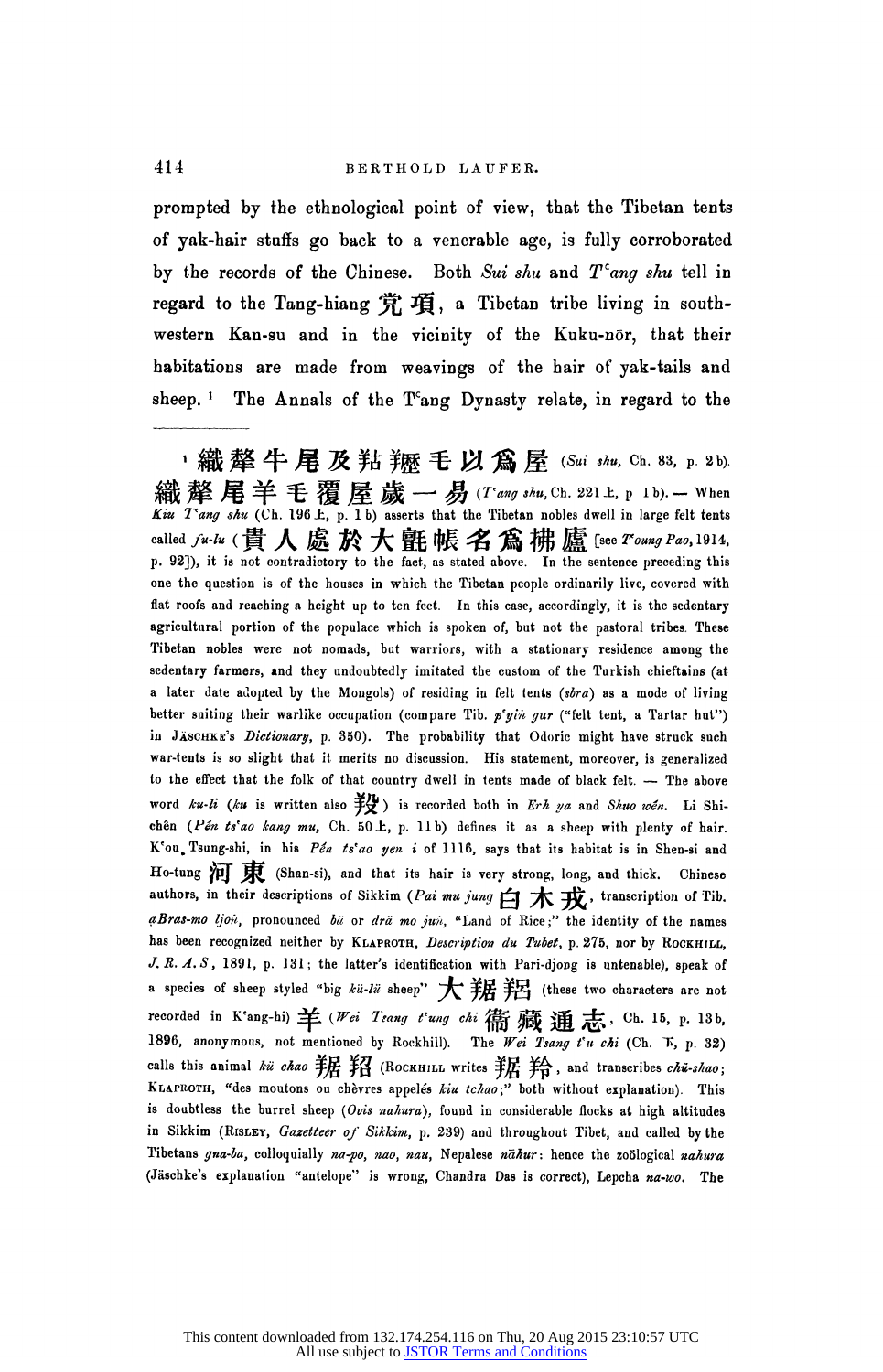**Tibetans, that, although they have towns formed by huts, they are loath to live there, but prefer to dwell in tents made from pieces of soft animal hair joined together, and that those styled "big**  tents" (ta *fu-lu*) are capable of holding several hundred men.<sup>1</sup>

**From whatever point of China Odoric may have transgressed the Tibetan boundary, be could not have failed to observe the peculiar tents which have struck the eyes of all subsequent travellers,**  and at none of these points are felt tents to be seen.<sup>2</sup> It is ob**vious beyond any doubt that Odoric's observation refers, not to Tibetan, but to Mongol tents, which he may have encountered in the Ordos country 3 or while crossing Mongolia on his way back to Europe. It seems to me infinitely more probable that Odoric, coming out of the Ordos and Kan-su, returned by way of Mongolia, on a similar route as Carpini and Rubruk, than that he should** 

**species was first described by B. H. HODGSON (On the Two Wild Species of Sheep inhabiting**  the Himalayan Region, J. A. S. B., Vol. X, 1841, p. 231), then by W. T. BLANFORD (Fauna of British India, p. 499, with illustration). This kü-lü, as a word, is perhaps related to  $ku\text{-}li$ , though the two certainly refer to different animals. The  $ku\text{-}li$  mentioned above in Sui shu must be a domestic sheep, its wool being utilized, while kü-lü is a wild **sheep. Mr. ROCKHILL reinarks that "these characters are used phonetically, thev have no meaning in Chinese;" but I can trace no Tibetan or Lepcha word which they could be intended to transcribe.** 

有 城 廓 廬 舍 不 肯 處 聨 毳 帳 以 居 # **<sup>E</sup>;@ jj ,k k r(rang sAu, Ch. 2161, p. 1).** 

**<sup>2</sup>It is a gratuitous speculation of C. PUINI ([B Tibet, p. xxv) when he makes Odoric**  descend from Tenduc to Si-ngan fu, "e di là, per entrare nel Tibet, seguì probabilmente la **via percorsa da Marco Polo, o se ne tenne forse pih a settentrione; ma il nostro frate**  francescano si spinse assai più oltre, giungendo fino a Lhasa." If Odoric should have taken **this beaten track, which is so familiar to me, I should be very positive in denying that he could have found any felt tents on this route. From Ta-tsien-lu to Ba-t'ang and beyond, from Ta-tsien-lu to Derge and Chamdo, further, in north-western and northern Sze-ch'uau,**  in southern and western Kan-su, and in the region of the Kukunor, - nowhere is there to be met with a single felt tent. Also KüNER (*l. c.*) has Odoric travel through Shan-si, **Shen-si, Sze-ch'uan, and Tibet.** 

**3 There felt tents are now scarce, the Mongols usually living in houses of plaited wicker-work plastered with clay (see POTANIN, The Tanguto- Tibetan Borderland of China, in Russian, Vol. 1, p. 108, St. Petersburg, 1893).**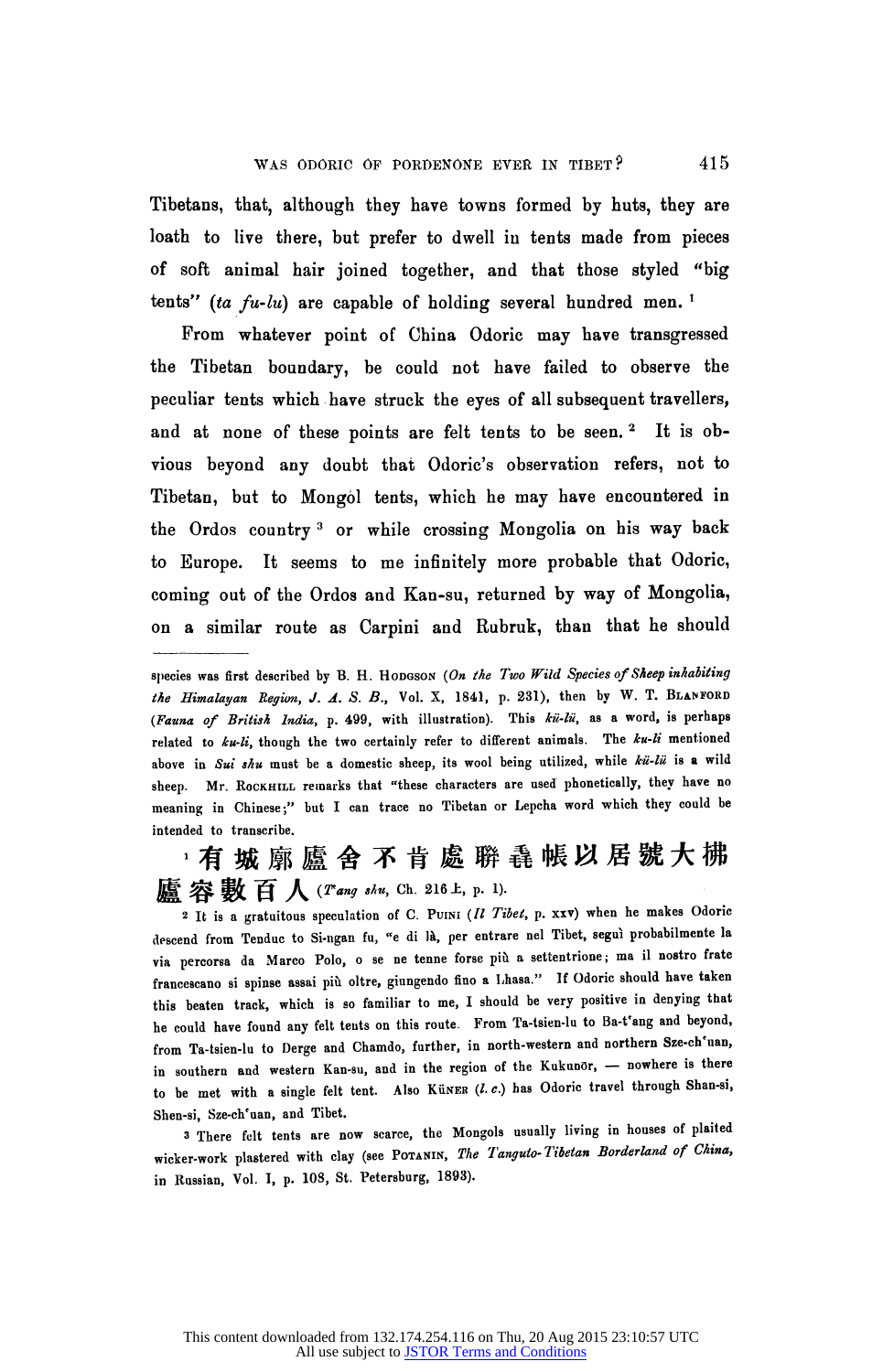**have performed the long and fatiguing journey across Tibet. True it is, he himself tells us that he came to a certain great kingdom called Tibet, and there is no reason whatever to question his veracity. Odoric was earnestly and honestly convinced of having come to Tibet, but coming to Tibet does not yet mean entering and crossing Tibet. The geographical notion "Tibet" was always conceded a liberal interpretation on the part of travellers; the days are not so far behind us when men nearing the outskirts of Tibet, touching Ladakh, Darjeeling, Ta-tsien-lu, Ba-t'ang, or Si-ning, had all been "to Tibet;" and the books on Tibet whose authors were around but never in the country are numerous. No doubt Odoric**  came in contact with Tibetans somewhere in Kan-su<sup>1</sup> or on its **borders, but this is the utmost concession that can be made to him. It is incredible that he should have traversed Tibet, nor does he himself make any statement to this effect. He makes no pretence whatever to having been in Lhasa. All these allegations are preposterous inferences of his overzealous admirers. The fact remains that the diary of his travels abruptly closes and absolutely terminates with the first sentence of Chapter 45. What follows it, down to the end of the book, consists, not of observations of the traveller,** 

**l I believe that his province called Kansan is rather Kan-su than Shen-si, as explained by Yule; though Yule also is inclined to regard it as Shen-si and Kan-su united, as the**  two provinces were indeed under the Sung; the name Kan-su appears only from under the Yüan. Odoric's reference to rhubarb as growing in this province, "and in such abundance **that you may load an ass with it for less than six groats," fits Kan-su far better than**  Shen-si. True it is, that rhubarb grows also in Shen-si (PARENNIN, Lettres édifiantes, nouv. **ed., Vol. XIX, p. 307; BRETSCHNEIDER, Bot. Sin., pt. 3, p. 230; List of Chinese Medicines, p. 480, Shanghai, 1889), but the output is not so large that it would strike the casual traveller. Kan-su, the adjoining Amdo region, then Sze-ch'uan and Tibet, were always the classical land of rhubarb; and it is in the mountains of Tangut that, according to MARCO POLO (ed. of YULE and CORDIER, %ol. I, p. 2L7), rhubarb is found in great abundance, and wbere merchants come to buy it and carry it all over the world. Hence we may take it for granted that likewise Odoric did not hear about rhubarb before reaching the territory of Kan-su.**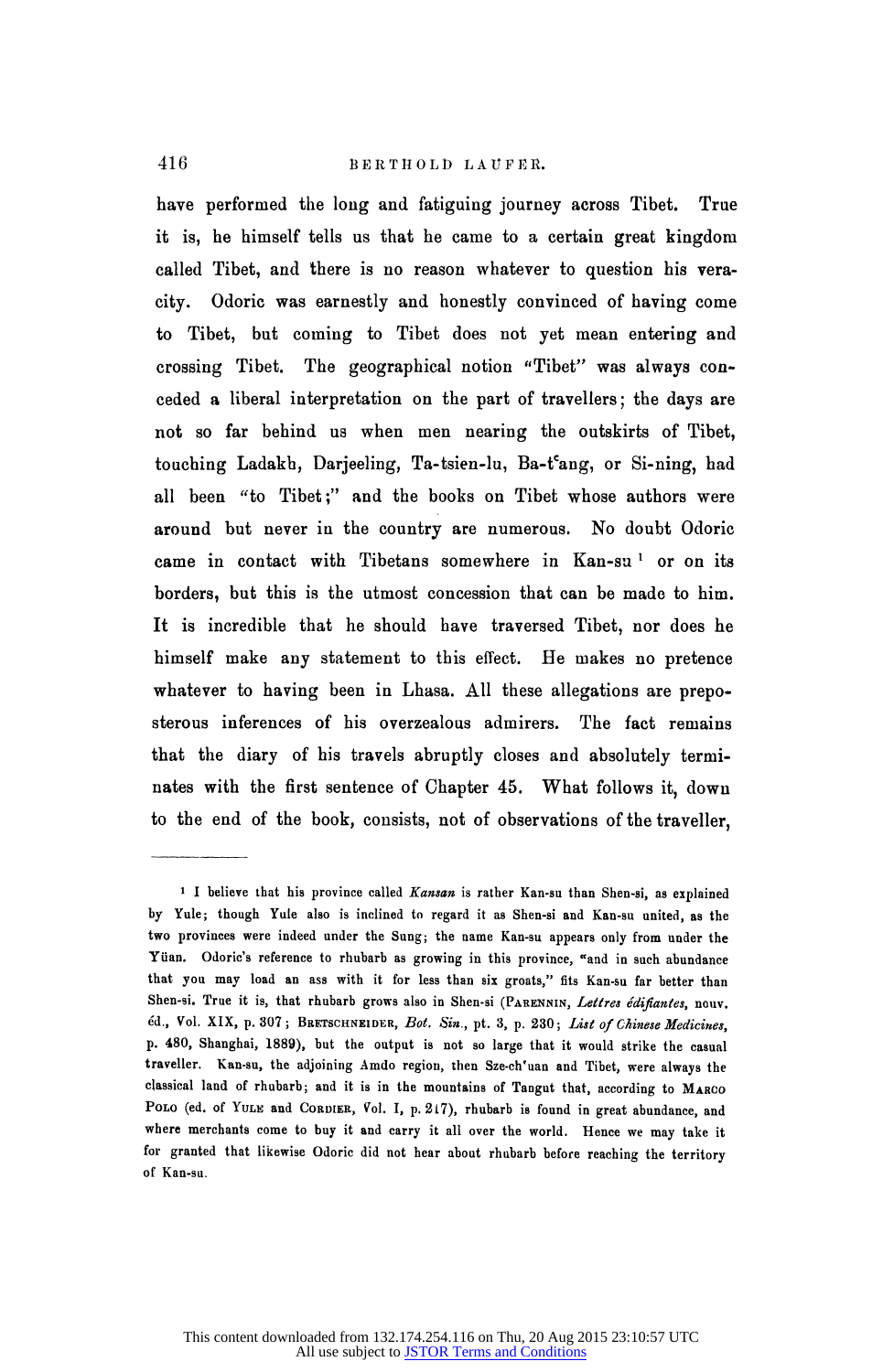**but of stories reproduced from hearsay. The story of Tibet moves along the same line as the following stories of the rich man in Manzi, the Old Man of the Mountain, the devil exorcisms in Tartary, and the valley of terrors. 1 No principle of geographical order is observed in the arrangement of these concluding chapters, which is sure evidence of the fact that Odoric terminated the narrative of**  his journey at the moment when he turned his back to Cathay. **In Chapter 46 he reverts to the province of Manzi as the theatre of action for the plot of the rich man; and in the next chapter we are told that he reached a certain country which is called Millestorte, the residence of the Old Man of the Mountain, but, very curiously, after he had left the lands of Prester John and was travelling toward the west. Where, then, is Tibet? If he bad ever crossed Tibet, he would naturally have located Millestorte to the west of, or beyond, Tibet; but he has forgotten Tibet, and takes us back to Prester John. Tibet has left no profound or lasting impression upon his mind, because he rubbed elbows but superficially with its north-eastern borderland. If the case were further supported by negative circumstantial evidence, it would lead to no end of discussions: he lisps not a word as to the nature and physical conditions of Tibet, and whoever enters Tibet from China is soon aware of being transferred into another world. There is no need, however, of invoking this striking lack of personal experience and observation. Odoric of Pordenone has never traversed Tibet proper,** 

**<sup>1</sup>It is certainly out of the question to utilize the alleged localities of these stories for reconstructing the stages of Odoric's return journey, as attempted, for instance, by**  PUINI (l. c., p. xxvi), who remarks that Odoric, coming out of Tibet, tells us that, leaving **that country, he betook bimself to Millestorte. Odoric, of course, does not even express himself in this manner; but he came to Millestorte by journeying towards the west, after**  leaving the lands of Prester John. - KüNER (l. c., notes, p. 25) reads much between the **lines when he distils out of Odoric the inference that, according to him, Tibet is situated between the possessions of Prester John and the Old Man of the Mountain.**